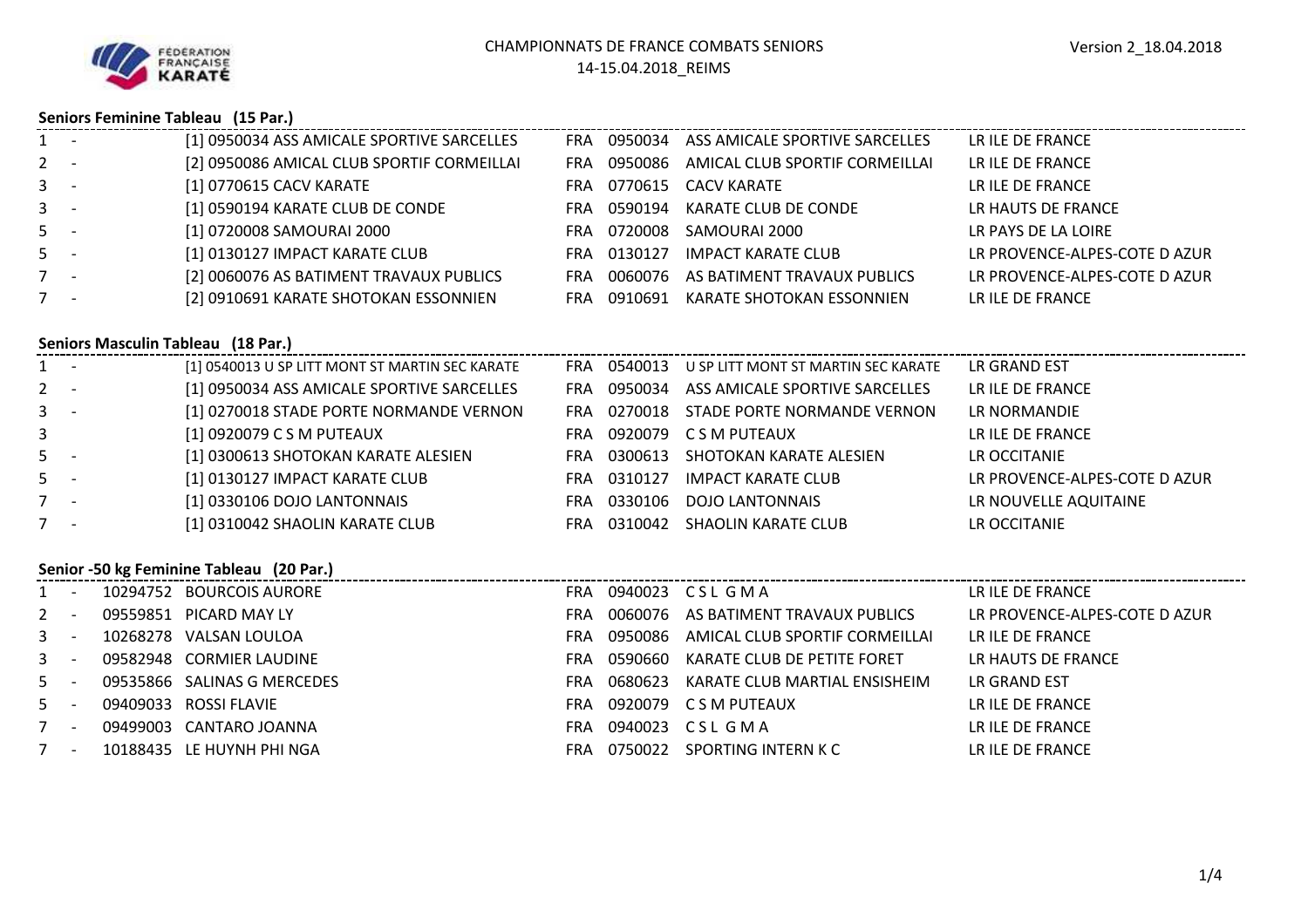

### **Senior -55 kg Feminine Tableau (25 Par.)**

| $1 -$ |  | 10103003 OUIHADDADENE SABRINA |                        | FRA 0950086 AMICAL CLUB SPORTIF CORMEILLAI | LR ILE DE FRANCE              |
|-------|--|-------------------------------|------------------------|--------------------------------------------|-------------------------------|
| $2 -$ |  | 10120134 HEURTAULT SARA       |                        | FRA 0720008 SAMOURAI 2000                  | LR PAYS DE LA LOIRE           |
| $3 -$ |  | 10099302 BERQUET CONSTANCE    |                        | FRA 0590194 KARATE CLUB DE CONDE           | LR HAUTS DE FRANCE            |
| $3 -$ |  | 09503527 SERFATI SANDY        | FRA 0750032 K.A.J.Y.N. |                                            | LR ILE DE FRANCE              |
| $5 -$ |  | 10373468 SEGUY CHARLINE       |                        | FRA 0130900 SPARTAN KOMBATS SPORTS         | LR PROVENCE-ALPES-COTE D AZUR |
| $5 -$ |  | 10707235 MAZIERE LESLIE       |                        | FRA 0940054 UNION SPORTIVE DE VILLEJUIF    | LR ILE DE FRANCE              |
| $7 -$ |  | 10147184 HANADER MERIAM       | FRA 0310687            | KARATE CLUB ST JORY                        | LR OCCITANIE                  |
| $7 -$ |  | 09208256 GALLUSO JUSTINE      |                        | FRA 0130900 SPARTAN KOMBATS SPORTS         | LR PROVENCE-ALPES-COTE D AZUR |

|       | Senior -61 kg Feminine Tableau (17 Par.) |          |                            |     |         |                                        |                            |  |  |  |  |  |
|-------|------------------------------------------|----------|----------------------------|-----|---------|----------------------------------------|----------------------------|--|--|--|--|--|
| $1 -$ |                                          |          | 10120128 HEURTAULT LEILA   | FRA | 0720008 | SAMOURAI 2000                          | LR PAYS DE LA LOIRE        |  |  |  |  |  |
| $2 -$ |                                          |          | 10102208 SIVERT LAURA      | FRA |         | 0250635 CLUB SAUVEGARDE DE BESANCON    | LR BOURGOGNE-FRANCHE COMTE |  |  |  |  |  |
| $3 -$ |                                          |          | 09543032 CRUAUX LAURA      | FRA |         | 0540018 COS VILLERS KARATE             | LR GRAND EST               |  |  |  |  |  |
| $3 -$ |                                          |          | 09544566 BENAOUAG NISSRINE | FRA |         | 0250635 CLUB SAUVEGARDE DE BESANCON    | LR BOURGOGNE-FRANCHE COMTE |  |  |  |  |  |
| $5 -$ |                                          |          | 09554820 GOUTEUX SARAH     | FRA |         | 0950034 ASS AMICALE SPORTIVE SARCELLES | LR ILE DE FRANCE           |  |  |  |  |  |
| $5 -$ |                                          |          | 10032469 HABA MARINE       | FRA | 0910035 | KARATE CLUB ETIOLLES TIGERY            | LR ILE DE FRANCE           |  |  |  |  |  |
| $7 -$ |                                          | 09493427 | PETRIS OLIVIA              | FRA | 0750741 | LUTECE KARATE DO                       | LR ILE DE FRANCE           |  |  |  |  |  |
| $7 -$ |                                          | 10720279 | MOURRUT JULIE              | FRA |         | 0750022 SPORTING INTERN K C            | LR ILE DE FRANCE           |  |  |  |  |  |
|       |                                          |          |                            |     |         |                                        |                            |  |  |  |  |  |

### **Senior -68 kg Feminine Tableau (23 Par.)**

| $1 -$ |  | 09302438 AGIER ALIZEE     | <b>FRA</b> |         | 0130900 SPARTAN KOMBATS SPORTS                                | LR PROVENCE-ALPES-COTE D AZUR |
|-------|--|---------------------------|------------|---------|---------------------------------------------------------------|-------------------------------|
| $2 -$ |  | 10212046 BELAL KHEIRA     | FRA        |         | 0130900 SPARTAN KOMBATS SPORTS                                | LR PROVENCE-ALPES-COTE D AZUR |
| $3 -$ |  | 10144393 TORNN RACHEL     |            |         | FRA 0770738 JEUNES KARATEKAS DE MEAUX                         | LR ILE DE FRANCE              |
| $3 -$ |  | 09263173 THIEBAUT LAURIE  | FRA.       | 0130127 | IMPACT KARATE CLUB                                            | LR PROVENCE-ALPES-COTE D AZUR |
| $5 -$ |  | 09201501 BONTE CYNTHIA    | FRA.       |         | 0920079 CSM PUTEAUX                                           | LR ILE DE FRANCE              |
| $5 -$ |  | 10403670 DENIEL CASSANDRA |            |         | FRA 0940071 SPORTING INTERNATIONAL KARATE 94 LR ILE DE FRANCE |                               |
| $7 -$ |  | 01530161 HERTER MAITE     | FRA.       | 0570028 | NIPPON WADO KAI SARREGUEMINES                                 | LR GRAND FST                  |
| 7 -   |  | 10801383 AIT EL BAZ MINA  | <b>FRA</b> |         | 0950086 AMICAL CLUB SPORTIF CORMEILLAI                        | LR ILE DE FRANCE              |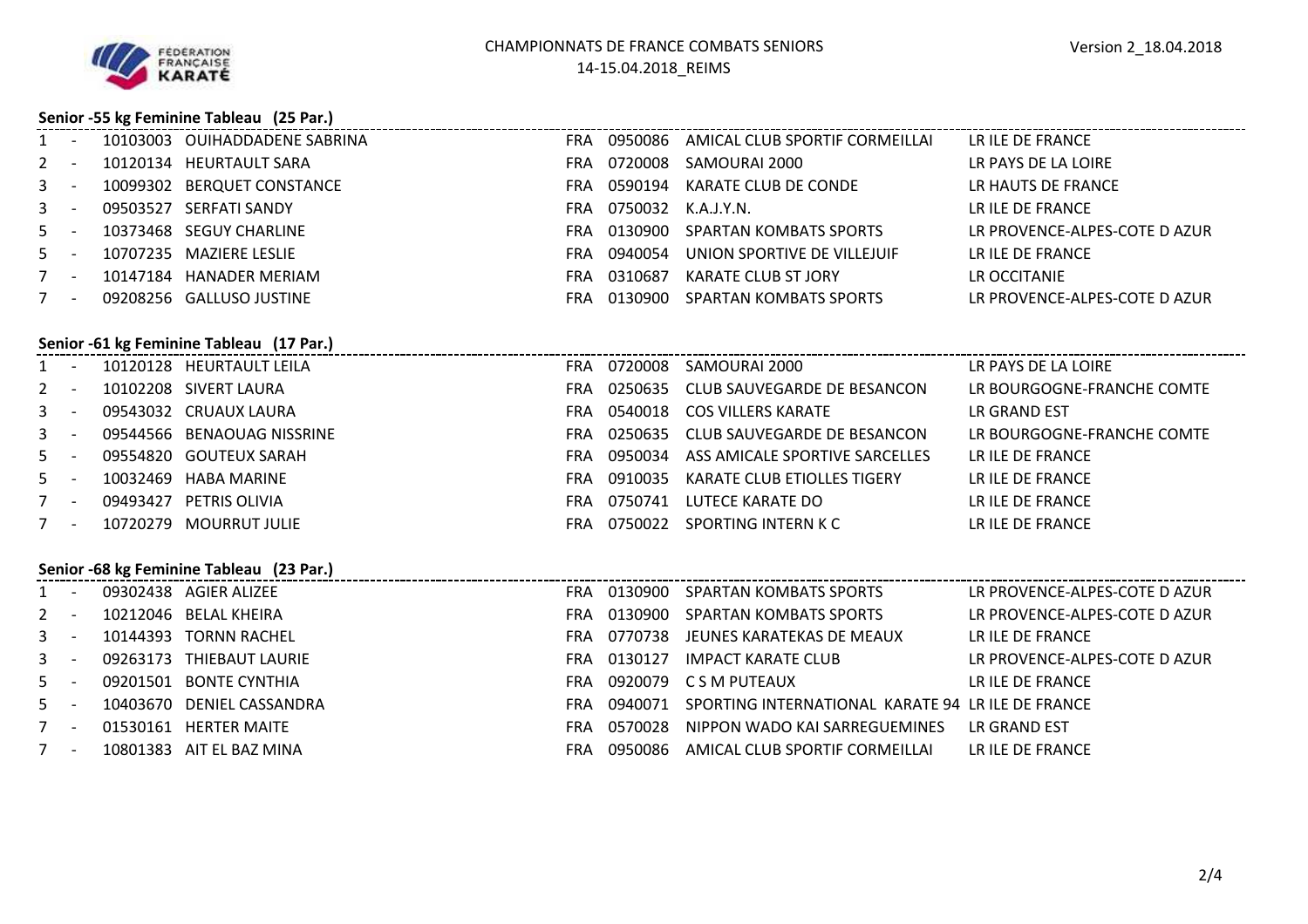

### **Senior 68 et + kg Feminine Tableau (22 Par.)**

| $1 -$ |  | 10294593 MEGHICHE ZOULIKHA | FRA        |         | 0590194 KARATE CLUB DE CONDE | LR HAUTS DE FRANCE            |
|-------|--|----------------------------|------------|---------|------------------------------|-------------------------------|
| $2 -$ |  | 09550111 TAVERNIER CHLOE   | FRA.       | 0590194 | KARATE CLUB DE CONDE         | LR HAUTS DE FRANCE            |
| $3 -$ |  | 09064924 KLOUCHA SOFIA     | FRA.       | 0250635 | CLUB SAUVEGARDE DE BESANCON  | LR BOURGOGNE-FRANCHE COMTE    |
| $3 -$ |  | 10103316 MELARD BRITTANY   | FRA        | 0540062 | KARATE DO LONGWY             | LR GRAND EST                  |
| $5 -$ |  | 10110338 SALHI SANA        | FRA.       |         | 0920079 CSM PUTEAUX          | LR ILE DE FRANCE              |
| $5 -$ |  | 10143979 SAID-MADI NASRIA  | FRA        | 0490612 | KARATE TIMING EVOLUTION      | LR PAYS DE LA LOIRE           |
| $7 -$ |  | 10161725 ABID MAEVA        | FRA.       | 0130127 | IMPACT KARATE CLUB           | LR PROVENCE-ALPES-COTE D AZUR |
| $7 -$ |  | 09028909 DAHBI HAYAT       | <b>FRA</b> | 0780014 | CLUB KARATE OKINAWA          | LR ILE DE FRANCE              |

# **Senior -60 kg Masculin Tableau (38 Par.)**

2

3

3

5

5

7

7

|         | bernor - oo kg iyiascumii rabicau (bo rari) |  |                               |      |         |                                            |                               |  |  |  |  |
|---------|---------------------------------------------|--|-------------------------------|------|---------|--------------------------------------------|-------------------------------|--|--|--|--|
|         |                                             |  | 01476668 LOPES JOHAN          | FRA. |         | 0920053 CSA HAUTS DE RUEIL                 | LR ILE DE FRANCE              |  |  |  |  |
| 2 -     |                                             |  | 10180367 KANAGASINGAM KAJITH  |      |         | FRA 0770615 CACV KARATE                    | LR ILE DE FRANCE              |  |  |  |  |
| $3 - 1$ |                                             |  | 10108206 HASSANI HOUSNY       | FRA. |         | 0940026 CLUB BUDOKAN THIAIS                | LR ILE DE FRANCE              |  |  |  |  |
| 3       |                                             |  | 10352983 JACQUERAY ADAM       |      |         | FRA 0950086 AMICAL CLUB SPORTIF CORMEILLAI | LR ILE DE FRANCE              |  |  |  |  |
| $5 - 5$ |                                             |  | 10380873 MAMADOU MAMOUDOU     |      |         | FRA 0270016 KARATE INTER EVREUX            | LR NORMANDIE                  |  |  |  |  |
| $5 - 5$ |                                             |  | 10742825 DOUETIL HUGO         | FRA  |         | 0140010 USOM KARATE                        | LR NORMANDIE                  |  |  |  |  |
|         |                                             |  | 10111333 BALENDRAKUMAR ANUJAN | FRA. | 0380627 | KARATE GRENOBLE HOCHE                      | AUVERGNE-RHONE ALPES          |  |  |  |  |
|         |                                             |  | 10561517 AZOUZ KEVIN          | FRA. | 0130127 | IMPACT KARATE CLUB                         | LR PROVENCE-ALPES-COTE D AZUR |  |  |  |  |
|         |                                             |  |                               |      |         |                                            |                               |  |  |  |  |

### **Senior -67 kg Masculin Tableau (44 Par.)**

| $1 -$ |  | 09427111 DA COSTA STEVEN         | <b>FRA</b> | 0540013 | U SP LITT MONT ST MARTIN SEC KARATI LR GRAND EST |                        |
|-------|--|----------------------------------|------------|---------|--------------------------------------------------|------------------------|
| $2 -$ |  | 10310724 RASPILAIR ALEXIS        | FRA        | 0590194 | KARATE CLUB DE CONDE                             | LR HAUTS DE FRANCE     |
| $3 -$ |  | 09465648 ROURET MARC ALEXIS      | <b>FRA</b> |         | 0330106 DOJO LANTONNAIS                          | LR NOUVELLE AQUITAINE  |
| $3 -$ |  | 09185116 MATOUB GHILAS           | <b>FRA</b> | 0950034 | ASS AMICALE SPORTIVE SARCELLES                   | LR ILE DE FRANCE       |
| $5 -$ |  | 09447494 RAMDANE KARIM           | <b>FRA</b> | 0270018 | STADE PORTE NORMANDE VERNON                      | LR NORMANDIE           |
| $5 -$ |  | 10026691 BALENDRAKUMAR GOWSHEKAN | <b>FRA</b> | 0380627 | KARATE GRENOBLE HOCHE                            | AUVERGNE-RHONE ALPES   |
| $7 -$ |  | 09586867 EL MESKIRI FARID        | FRA        | 0540018 | COS VILLERS KARATE                               | LR GRAND EST           |
| $7 -$ |  | 10072883 GAILLARD AXEL           | FRA        | 0370615 | KARATE CLUB VAL DE CISSE                         | LR CENTRE VAL DE LOIRE |
|       |  |                                  |            |         |                                                  |                        |